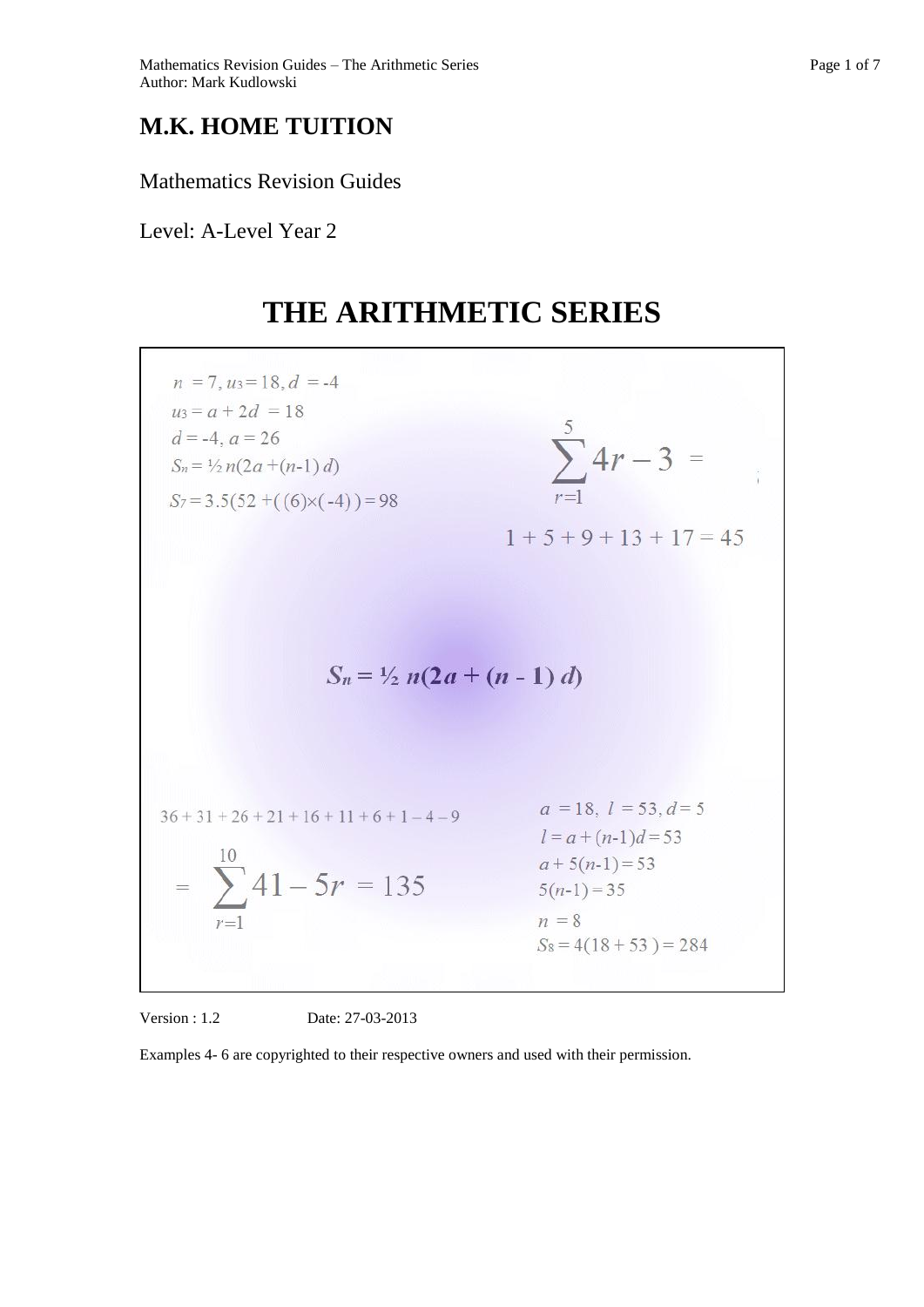In an A.P. successive terms have a **common difference**, such as in 1, 5, 9, 13, 17... The first term is denoted by *a* and the common difference is *d.* A recursive definition of an A.P. is therefore  $u_1 = a$ ;  $u_{k+1} = u_k + d$ ; a term is obtained from the previous one by **adding** the common difference. The example 1, 5, 9, 13, 17... is thus defined as  $u_1 = 1$ ;  $u_{k+1} = u_k + 4$ .

The terms of an A.P. take the form  $a, a + d, a + 2d, a + 3d, ...$  and the  $n^{\text{th}}$  term is  $a + (n-1)d$ .

#### **Summing an Arithmetic Series.**

An **arithmetic series** is formed by adding together the terms of an arithmetic progression. Its sum is given by

$$
S_n = a + (a + d) + (a + 2d) + \dots + (a + (n-1)d).
$$

where *a* is the first term, *d* is the common difference and *n* is the number of terms. This formula can be written in reverse order starting from the last term, *l.*

$$
S_n = l + (l - d) + (l - 2d) + \dots + (l - (n-1) d).
$$

Adding the two formulae gives

$$
2S_n = (a + l) + (a + l) + (a + l) + \dots + (a + l).
$$

All the common differences cancel out, and the resulting sum is merely a repetition of *n* occurrences of  $(a + l)$ . As the last term can be rewritten as  $a + (n-1)$  *d*, we can divide the previous result by 2 to give the general formula for the sum of an A.P.

$$
S_n = \frac{1}{2} n(2a + (n-1)d).
$$

If the last term of the A.P. is given, we can use the formula

#### $S_n = \frac{1}{2} n (a + l).$

**Example(1):** Find the sum of an A.P. with 7 terms, whose third term is 18, and whose common difference is -4.

The starting term is missing, so we need to find it before substituting into the formula.

 $u_3 = a + 2d = 18$ . Since  $d = -4$ ,  $a = 26$ .

We can then substitute the values into the general formula  $S_n = \frac{1}{2} n(2a + (n-1) d)$  to give

$$
S_7 = 3.5(52 + (6) \times (-4)) = 98.
$$

**Example(2):** Find the sum of an A.P. with 8 terms and whose third and fifth terms are 12 and 18 respectively.

We know that  $a + 2d = 12$ , and  $a + 4d = 18$ . Subtracting the first expression from the second gives  $2d = 6$ , or  $d = 3$ . Another substitution gives  $a + 6 = 12$ , so  $a = 6$ .

We can now use the general formula  $S_n = \frac{1}{2} n(2a + (n-1) d)$ to obtain  $S_8 = 4(12 + (7 \times 3)) = 132$ .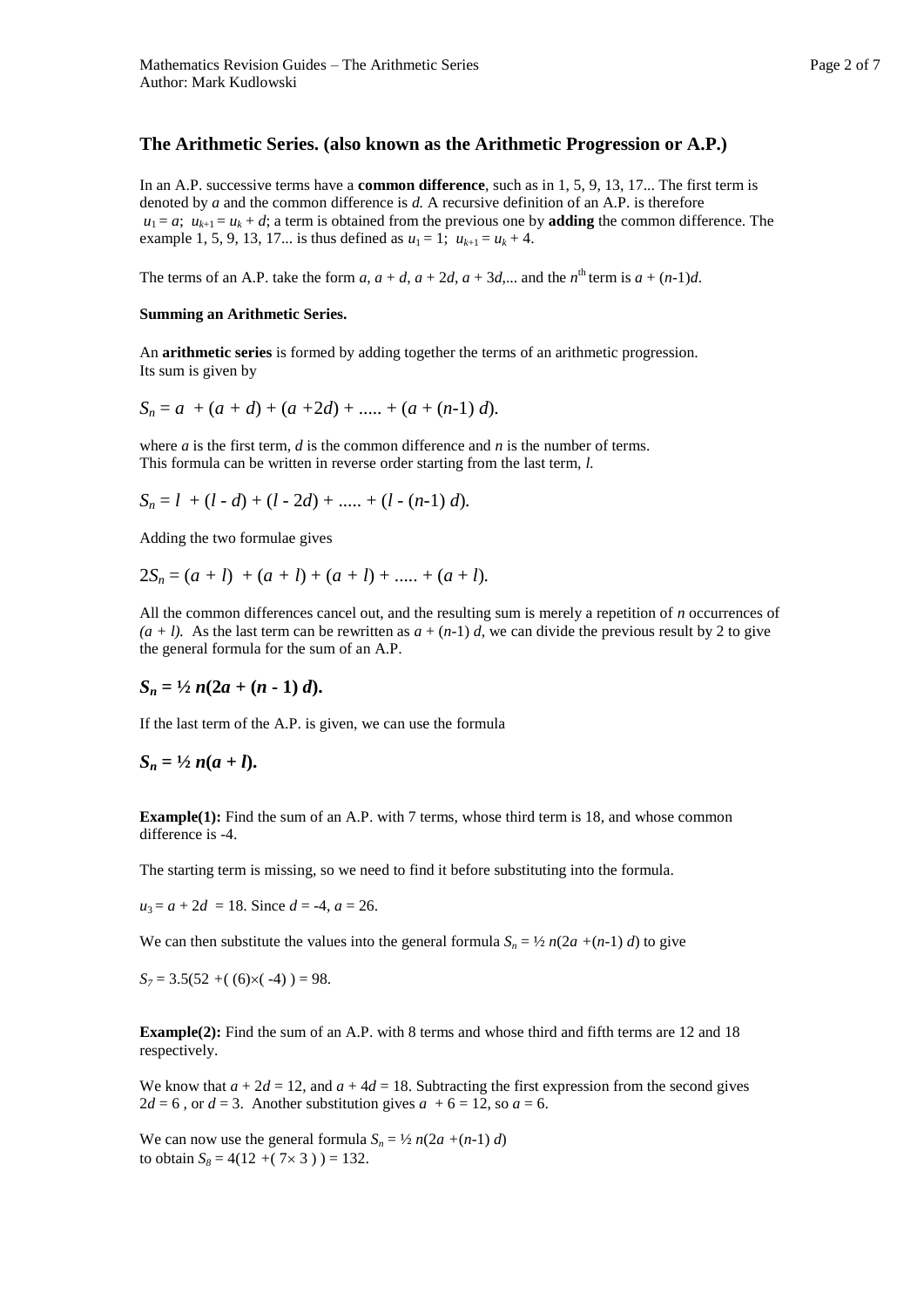Given the first term, last term and common difference, we can work out the total number of terms.

**Example (3):** Find the sum of an A.P. whose first and last terms are 18 and 53 respectively, and whose common difference is 5.

Here we need to find the number of terms, *n.* 

Since  $a = 18$  and  $d = 5$ ,  $l = a + (n-1)d = 53$  $\Rightarrow$   $a + 5(n-1) = 53 \Rightarrow 5(n-1) = 35 \Rightarrow (n-1) = 7 \Rightarrow n = 8.$ 

We can now use the formula  $S_n = \frac{1}{2} n(a+l)$  to obtain  $S_8 = 4(18 + 53) = 284$ .

Variations on these straightforward questions sometimes come up in exams, often involving a little more algebra.

**Example (4):** The 10th term of an A.P. is 3 and the sum of the first 6 terms = 76.5. Find the first term *a*, the common difference *d*, and the smallest value of the number of terms *n* such that the sum of the A.P. becomes negative.

(Copyright OUP, *Understanding Pure Mathematics*, Sadler & Thorning, ISBN 9780199142590, Ch.8, Ex.4 )

We have  $u_{10} = 3$  and  $S_6 = 3(2a + 5d) = 76.5$ 

Rewriting  $u_{10}$  as  $a + 9d$  and dividing  $S_6$  by 3 we have the simultaneous equations

| $a+9d = 3$       | A |
|------------------|---|
| $2a + 5d = 25.5$ | B |
|                  |   |

 $-13d = 19.5$  B-2A

This gives  $d = -1.5$ , and substituting in A gives  $a = 16.5$ .

We finally need to find a value for *n* such that  $S_n = \frac{1}{2} n(33 + (n-1) (-1.5)) < 0$ or  $S_n = \frac{1}{2} n(33 + 1.5 - 1.5n) < 0$ .

Either  $\frac{1}{2}n = 0$  (not admissible, as a series cannot have zero members) or  $34.5 - 1.5n < 0$ 34.5 – 1.5*n* = 0 when *n* = 23, therefore the smallest value of *n* for which  $S_n$  is negative is 24.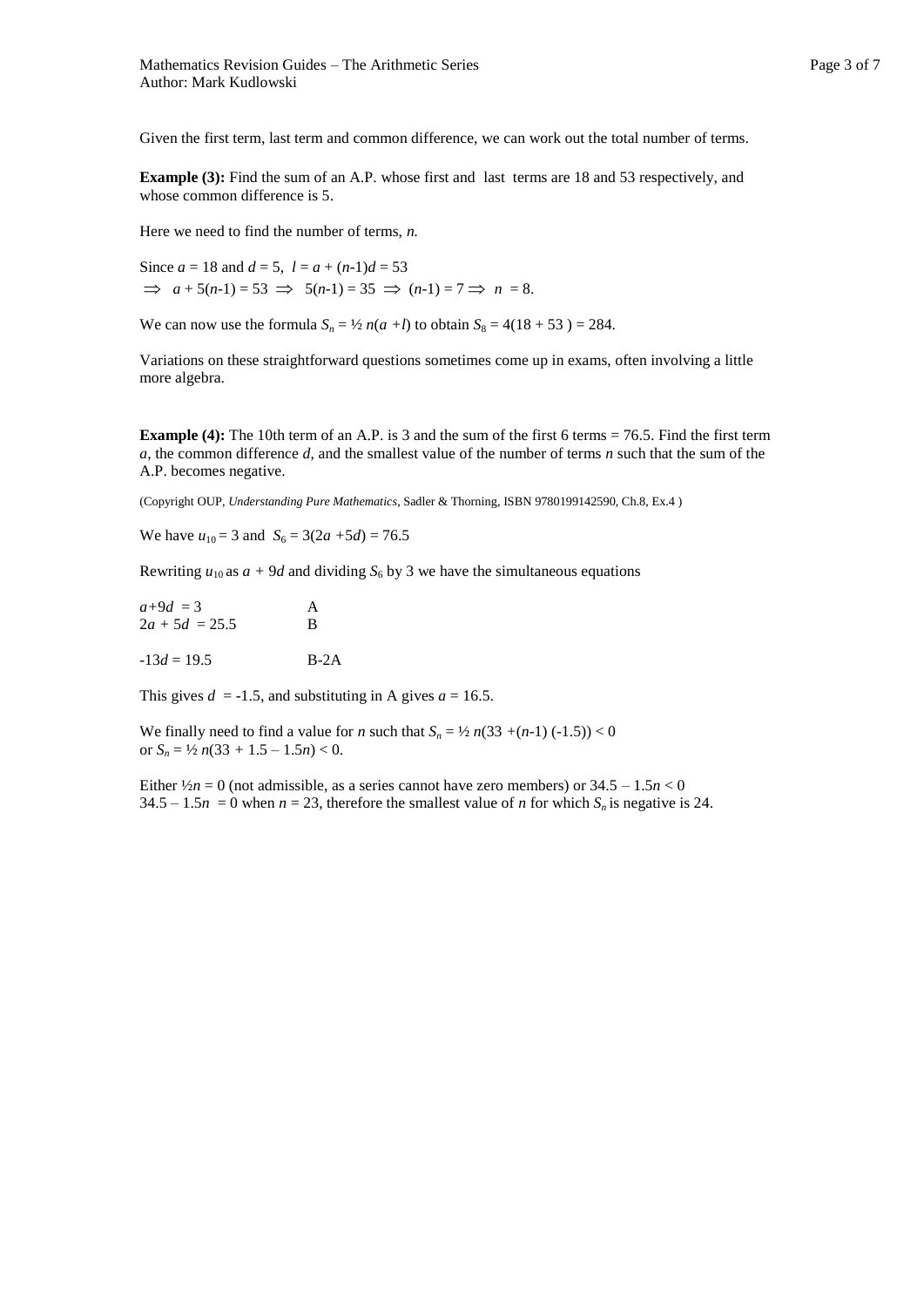**Example(5):** The sum of the first 10 terms of an A.P. is 120, and that of the first 20 terms is 840. What is the sum to 30 terms ?

(Copyright OUP, *Understanding Pure Mathematics*, Sadler & Thorning, ISBN 9780199142590, Exercise 8A, Q.20)

Substitution into the general formula  $S_n = \frac{1}{2} n(2a + (n-1) d)$  gives two simultaneous equations.

 $S_{10} = 5(2a + 9d) = 10a + 45d$  $S_{20} = 10(2a + 19d) = 20a + 190d$ 

 $S_{20}$  -2*S*<sub>10</sub> = (20*a* + 190*d*) - (20*a* + 90*d*) = 100*d* 

Substituting  $S_{20} = 840$  and  $S_{10} = 120$  gives  $100d = 840 - (2 \times 120) = 600$ , and therefore  $d = 6$ . Substituting  $d = 6$  into the first equation gives  $10a = 120 - (6 \times 45) = -150$ , hence  $a = -15$ .

The sum of the series to 30 terms is therefore

 $S_{30} = 15(2a + 29d) = 30a + 435d = (30 \times -15) + (435 \times 6) = (-450) + 2610 = 2160.$ 

#### **Example (6):**

The first term of an arithmetic series is *a* and the common difference is *d*. The  $18<sup>th</sup>$  term of the series is 40 and the  $21<sup>st</sup>$  term is 52.

i) Use this equation to write down two equations for *a* and *d.*  ii) Show that  $a = -28$  and find the value of *d*.

The sum of the first *n* terms of the series is 4400.

iii) Show that *n* satisfies the equation  $n^2 - 15n = 55 \times 40$ . iv) Hence find the value of *n*.

(Copyright Edexcel 2009, Paper 6663 (C1), January 2009, Q. 9 (altered))

i)  $u_{18} = a + 17d = 40$  and  $u_{21} = a + 20d = 52$ .

ii) Subtracting the first from the second,  $3d = 40$  and therefore  $d = 4$ . Substituting in the first equation,  $a + 68 = 40$ , so  $a = -28$ .

Hence the first term of the A.P. is -28 and the common difference is 4.

iii) We need to find the value of *n* satisfying  $S_n = \frac{1}{2} n(2a + (n-1) d) = 4400$ .

Substituting for *a* and *d* gives  $S_n = \frac{1}{2}n(-56 + 4(n-1)) = 4400$ .

 $\Rightarrow$  1/2  $n(4n - 60) = 4400$   $\Rightarrow$   $n(2n - 30) = 4400$  (bring 1/2 inside the brackets)  $\Rightarrow$  *n*(*n* – 15) = 2200  $\Rightarrow$  *n*<sup>2</sup> – 15*n* = 2200  $\Rightarrow$   $n^2 - 15n = 55 \times 40$ .

iv) The result in iii) gives us a hint in factorising the quadratic  $n^2 - 15n - 2200 = 0$  as

 $(n - 55)$   $(n + 40) = 0$ , and therefore the required value of  $n = 55$ . (The negative value is inadmissible in the context of the question.)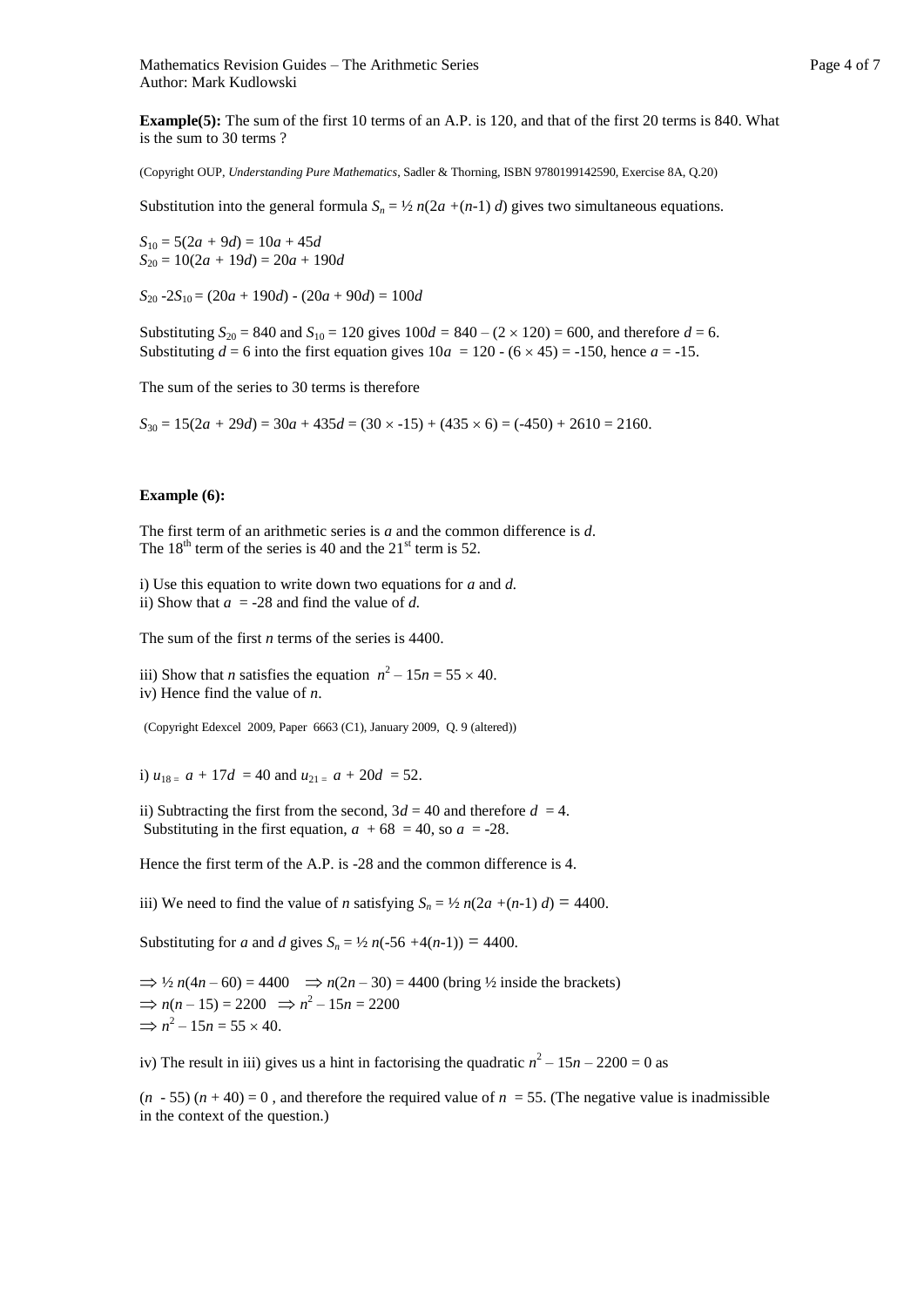**Example(7):** Ryan was given £5 by his Uncle Bob on his first birthday, and on each succeeding birthday, Uncle Bob gave him £6 more than he did on the previous birthday.

On which of Ryan's birthdays did the annual gift from Uncle Bob exceed £100 ? Give also the total sum donated up to and including that birthday.

This question can be interpreted as: "Give the first term of the A.P. 5, 11, 17... to exceed 100, and give the sum to that number of terms".

Here  $d = 6$ ,  $u_1 = 5$ . Subtracting 5 from 100 gives 95, and the nearest multiple of 6 above that is 96, equal to 16 common differences, so the first term above 100 will be  $u_{17}$  or 101.

The first time Ryan receives over £100 from Uncle Bob will be on his  $17<sup>th</sup>$  birthday, where he receives £101 on the day.

Also, the total of all the birthday gifts received by Ryan up to and including his  $17<sup>th</sup>$  birthday (in £) is  $S_{17} = 8.5(10 + 96) = 901.$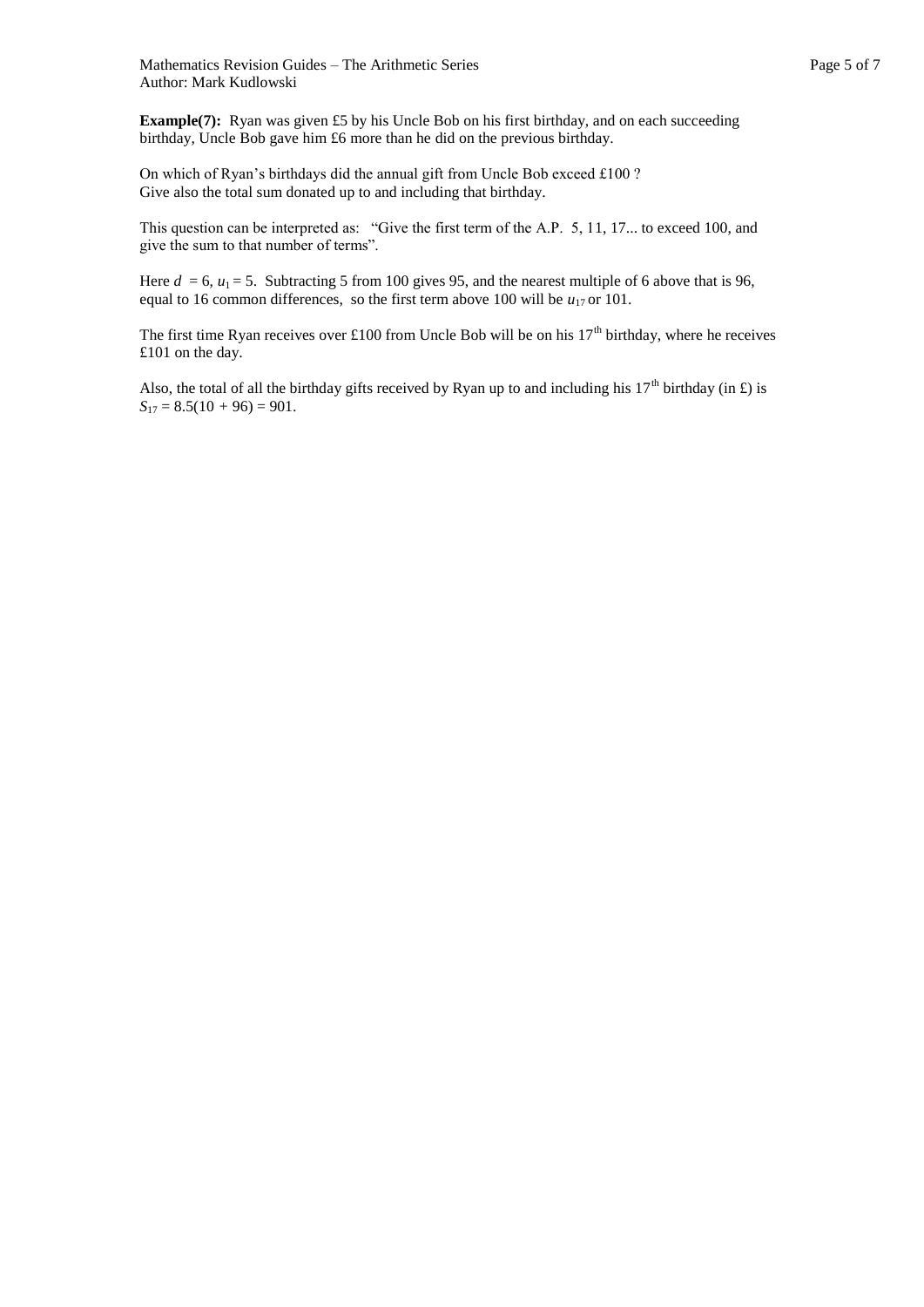### **Sigma Notation.**

This is a convenient shorthand method of defining a series. The Greek letter sigma  $(\Sigma)$  stands for 'sum'.

The series  $1 + 5 + 9 + 13 + 17$  can be expressed in sigma notation as  $\sum_{r=1}$ 5 1  $4r - 3$ *r*  $r - 3$ .

The " $r = 1$ " below the symbol is the starting value for the count variable,  $r$ , and the "5" above it is the ending value for *r*. The " $4r - 3$ " to the right of the symbol is the actual term itself, expressed as a function of *r*. When  $r = 1$ ,  $4r - 3 = 1$ ; when  $r = 2$ ,  $4r - 3 = 5$ , and so on until the last term, 17, corresponding to  $r = 5$ .

Another equally valid definition for the same series is  $\sum_{r=0} 4r +$ 4  $\mathbf{0}$  $4r + 1$ *r*  $r + 1$ .

The "4" above the symbol is **not** the same as number of terms in the sum here. There are still 5 terms, but this time the count variable goes from 0 to 4, not 1 to 5, and the formula for the term has been correspondingly modified.

Another example: the sum of the first *n* natural numbers can be expressed as  $\sum_{r=1}^{n}$ *r r* 1 , and the sum of

their squares as  $\sum_{r=1}^{n}$ *r r* 1 2 .